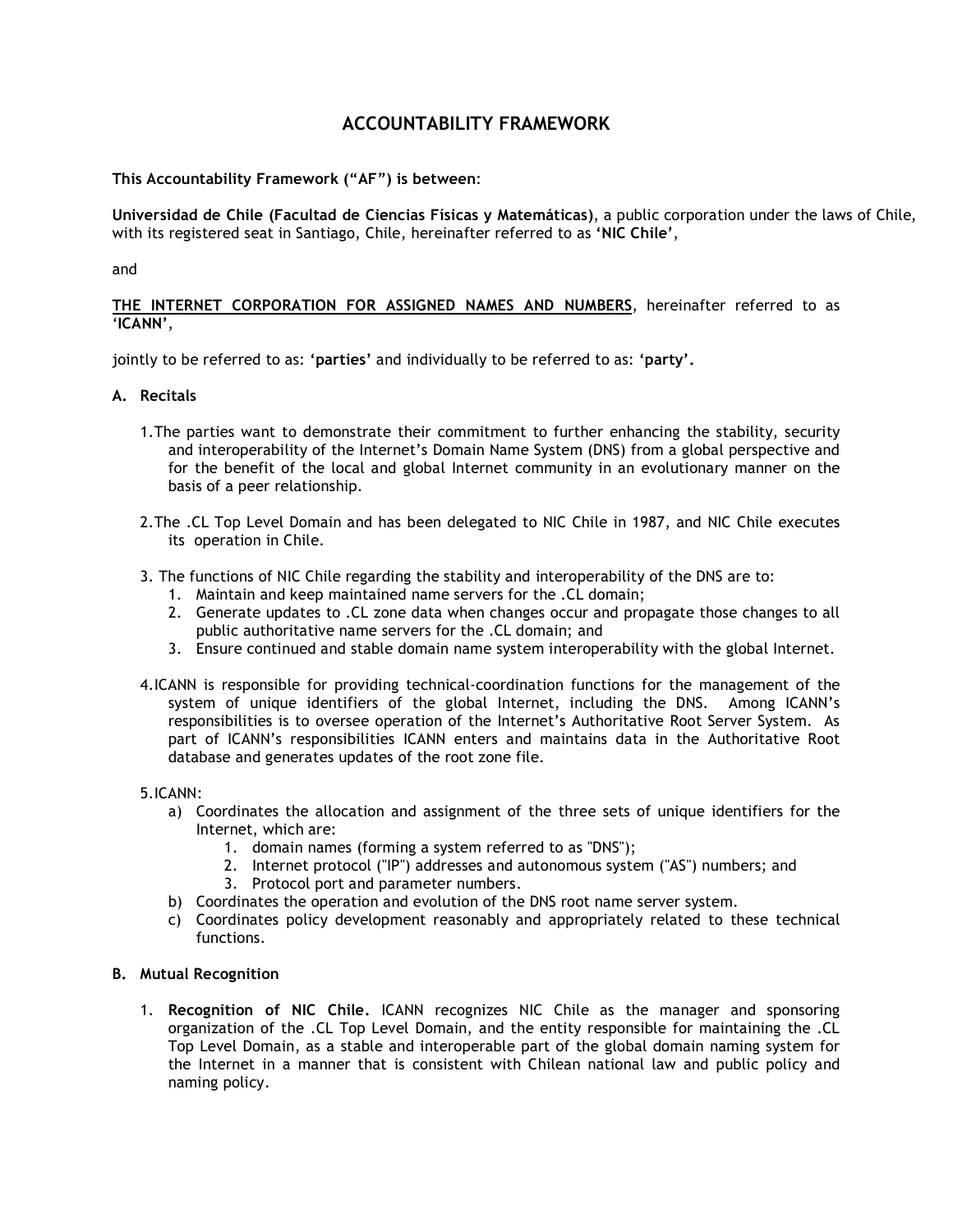2. **Recognition of ICANN.** NIC Chile acknowledges that ICANN is the entity responsible for maintaining and keeping the root of the Internet DNS stable and globally interoperable in a manner that is consistent with ICANN's Mission and Core Values as reflected in its bylaws.

## **C. Commitments**

## **1. Commitments of ICANN.**

ICANN shall use its best endeavours to:

- a) **Authoritative-Root Database** maintain a stable, secure, and authoritative publicly available database of relevant information about .CL, the Delegated country code Top Level Domain, in accordance with ICANN publicly available policies and procedures. At the start of this AF, the Authoritative Root Database shall contain information for the public authoritative name servers for .CL, contact information for .CL, the designated administrative contact(s), and the designated technical contact(s) as notified to ICANN;
- b) **Update of Name Server Information** on notification by NIC Chile, implement a change to the domain name or IP address(es) of the name servers for .CL as recorded in the Authoritative-Root Data for .CL in the Authoritative-Root Database according to ICANN's publicly available policies and procedures. The initial format and technical requirements for such a change are set out in ICANN's publicly available policies and procedures;
- c) **Publication of Root-zone Whois Information** publish data maintained in the Authoritative Root Database about .CL which shall include at least the names of NIC Chile as the Sponsoring Organization, the administrative contact(s), the technical contact(s), and the domain names and IP addresses of the authoritative name servers for the domain;
- d) **Operation of Authoritative Root Server System** coordinate the Authoritative Root Server System so that it is operated and maintained in a stable and secure manner; and cause the Authoritative Root Server System to publish DNS resource records delegating the Top Level Domain .CL to the name servers recorded in the Authoritative Root Database and to inform the named administrative contact(s) and technical contact(s) of the published changes to the name servers for .CL.
- e) **Maintenance of Authoritative Records and Audit Trail** maintain authoritative records and an audit trail regarding changes to .CL delegations and records related to those delegations and shall inform NIC Chile of the status of a requested change related to .CL in accordance with the policies, procedures and format as made publicly available by ICANN; and
- f) **Notification of Contact Changes** notify NIC Chile of any changes to ICANN's contact information no later than seven days after the change becomes effective.

#### **2. Commitments of NIC Chile.**

NIC Chile shall use its best endeavours to:

- a) **Provision of zone data for .CL** generate regular updates of the .CL zone data in compliance with relevant standards as set out in paragraph c) and subject to and within the limits of relevant national law and national public policy.
- b) **Provision of Name Service for .CL** operate and maintain, the authoritative name servers for .CL in a stable and secure manner, adequate to resolve names within the .CL domain by users throughout the Internet and in compliance with relevant standards as set out in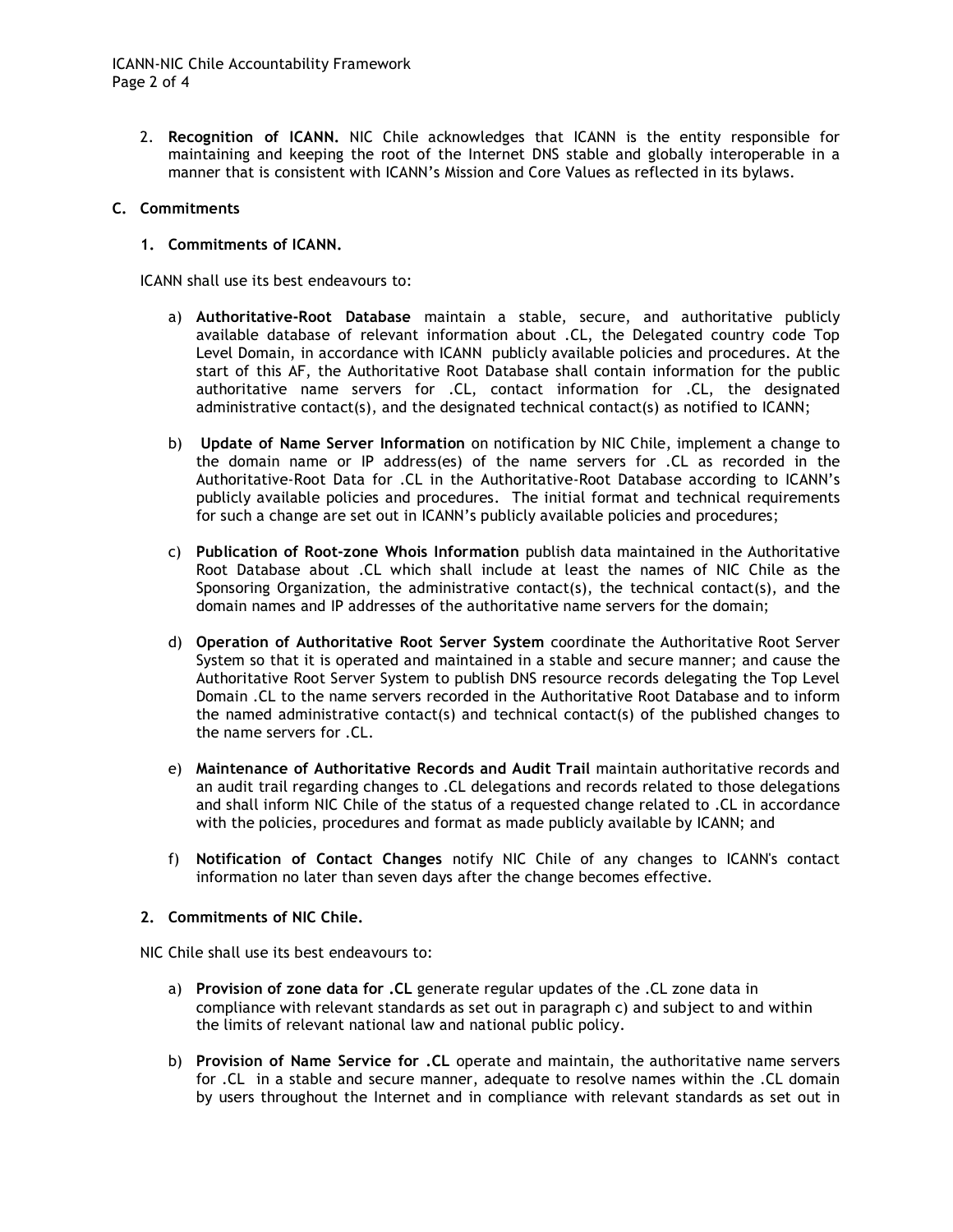paragraph c) and subject to and within the limits of relevant national law and national public policy.

- c) Applicable relevant standards are standards-track or best current practice RFCs sponsored by the Internet Engineering Task Force.
- d) **Accuracy and Completeness of Information** notify ICANN, through ICANN's designated point of contact of:
	- 1. any change of the contact information of its administrative or technical contact(s), and
	- 2. any change to the administrative and /or technical contact details about .CL in the Authoritative-Root Database no later than seven days after the change becomes effective. The administrative contact for .CL must be directly associated with NIC Chile and must reside in the territory of Chile during the entire period he or she is designated as such.
- **3. Financial Contribution to ICANN**. NIC Chile shall contribute to ICANN's cost of operations in the amount of USD 10,000 per annum. The parties agree to review in good faith on every anniversary of the date of AF, the contribution to ICANN set out above to see if that sum is still adequate. The review of the parties will take into account all relevant circumstances.

**D. Termination.** This AF may only be terminated by mutual consent of the parties or by either party in the following circumstances;

- 1. in the event that there is a dispute or claimed breach of this AF that cannot be cured or settled between the parties after thirty (30) days written notice to the defaulting party;
- 2. either party will not or is unable to perform its duties under the AF and has given written notice to such effect to the other;
- 3. if a party comes under legal restraint or receivership;
- 4. in the event that NIC Chile ceases to be the manager of .CL for whatever reason, or ICANN ceases to exist.

**E. Effects of Termination.** All obligations under this AF shall cease, however ICANN and NIC Chile are still committed to perform their duties as described herein to the extent this is within their powers and can be reasonably expected under the circumstances in order to maintain the stability and interoperability of the DNS.

**F. No Liability.** No breach of an obligation contained in this AF or performance or non-performance under this AF shall give rise to any monetary liability by one party to another.

**G. Transfer or Assignment.** No party may transfer or assign this AF without the prior written consent of the other.

H. **Subcontract** NIC Chile agrees that the obligations of NIC Chile to ICANN under this AF shall not be diminished or affected by any subcontracting arrangements it may have with respect to operations or functions of .CL.

**I. Preservation of Rights** It is not the intention of the parties to use litigation as a form of dispute resolution under this AF and the parties agree to use their best endeavours to resolve any dispute